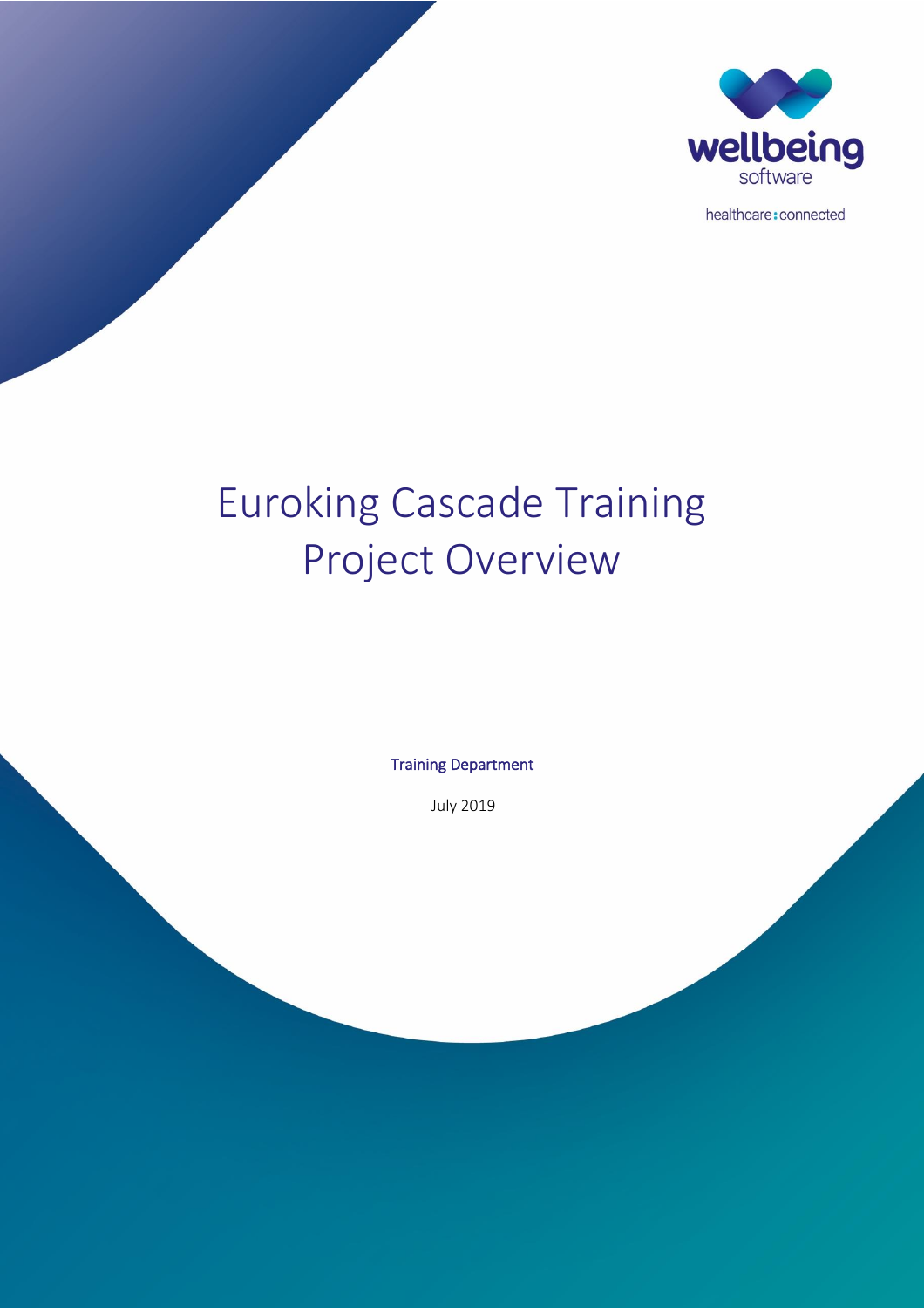

## Table of Contents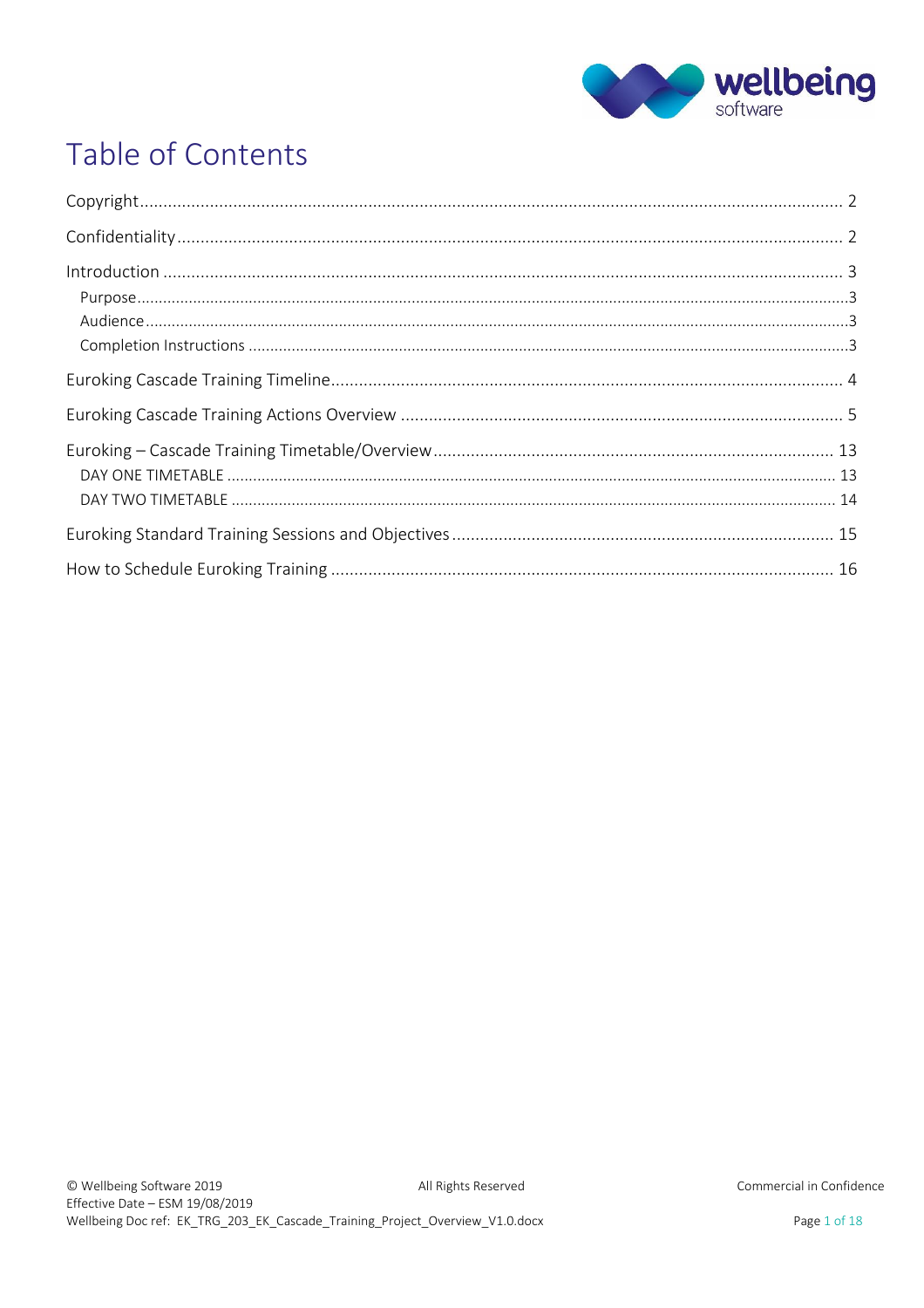

## <span id="page-2-0"></span>Copyright

#### © Wellbeing Software 2019

Registered Office: 3rd Floor i2 Mansfield, Hamilton Court, Oakham Business Park, Mansfield, NG18 5FB These materials are or comprise restricted and proprietary confidential information of Wellbeing Software. Disclosure to or use by the recipient shall not convey any intellectual property rights in these materials. The right to use these materials by the recipient is subject to restrictions and limitations contained in the Provision of Integrated Care Record System and Associated Services Agreement and related agreements.

## <span id="page-2-1"></span>Confidentiality

All information in this document is provided in confidence for the sole purpose of adjudication of the document and shall not be used for any other purpose and shall not be published or disclosed wholly or in part to any other party without Wellbeing Software prior permission in writing and shall be held in safe custody. These obligations shall not apply to information which is published or becomes known legitimately from some source other than Wellbeing Software. Many of the product, service and company names referred to in this document are trademarks or registered trademarks. They are all hereby acknowledged.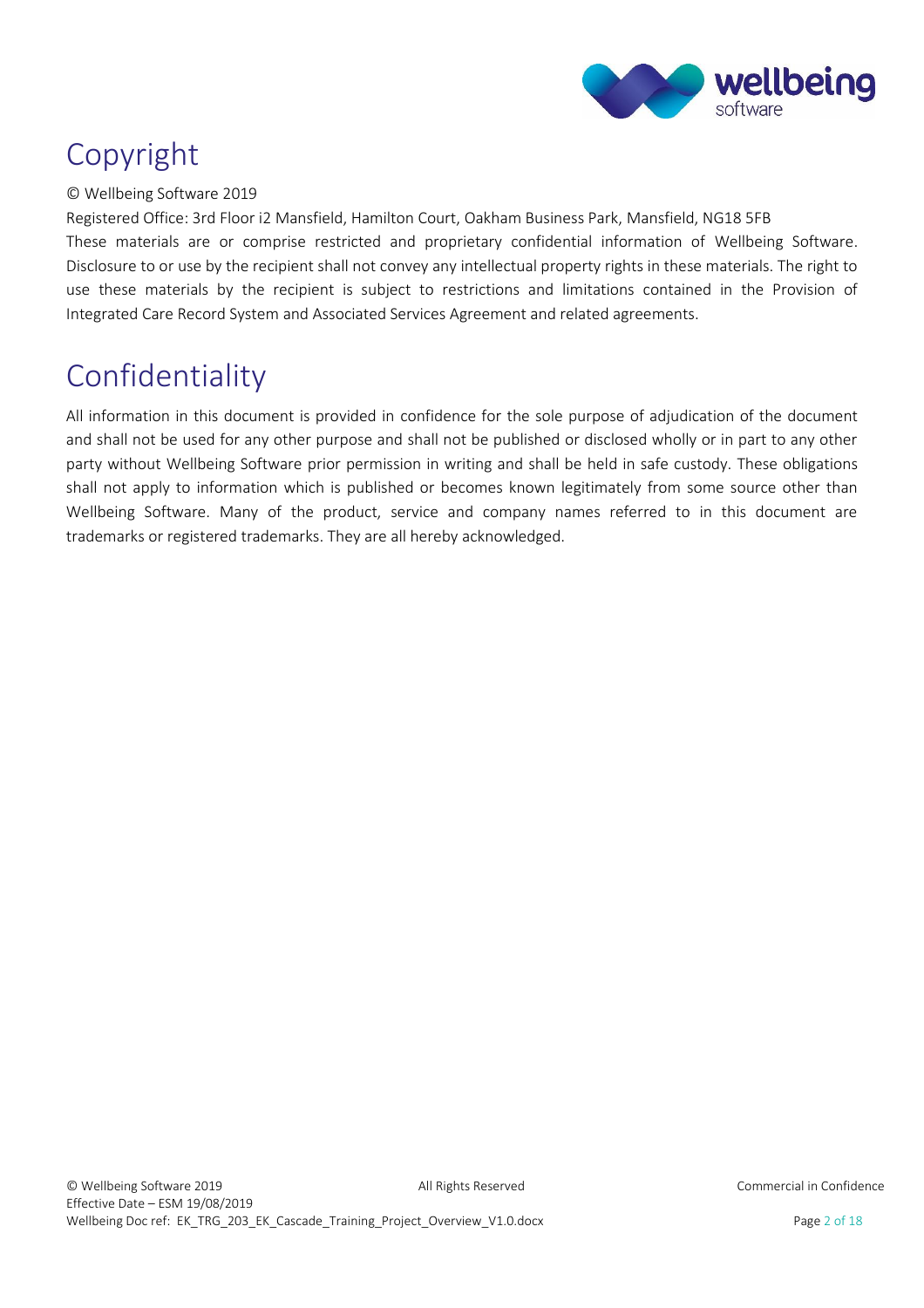

### <span id="page-3-0"></span>Introduction

### <span id="page-3-1"></span>Purpose

The purpose of this document is to provide a complete overview of the Euroking Cascade Training approach including comprehensive details on how to assess training requirements, identify suitable Cascade trainers who will be trained via Train the Trainer sessions and assess and schedule all appropriate End-User training. This document also includes a timetable of Euroking Cascade Training for use by Cascade Trainers.

### <span id="page-3-2"></span>Audience

This document should be reviewed in detail by Project Managers/Training Coordinators ahead of the initial training consultancy and then by all Cascade Trainers (once elected) ahead of the Train the Train sessions as this document provides information which is essential to the success of Cascade Training session and End User training itself.

### <span id="page-3-3"></span>Completion Instructions

Project Managers/Training Coordinators and Cascade Training Delegates must review this document in full ahead of any Euroking training both in order to fully appreciate the requirements of the Euroking Cascade Training approach and to complete the actions required by the customer in order to enable Euroking training to be delivered as effectively as possible.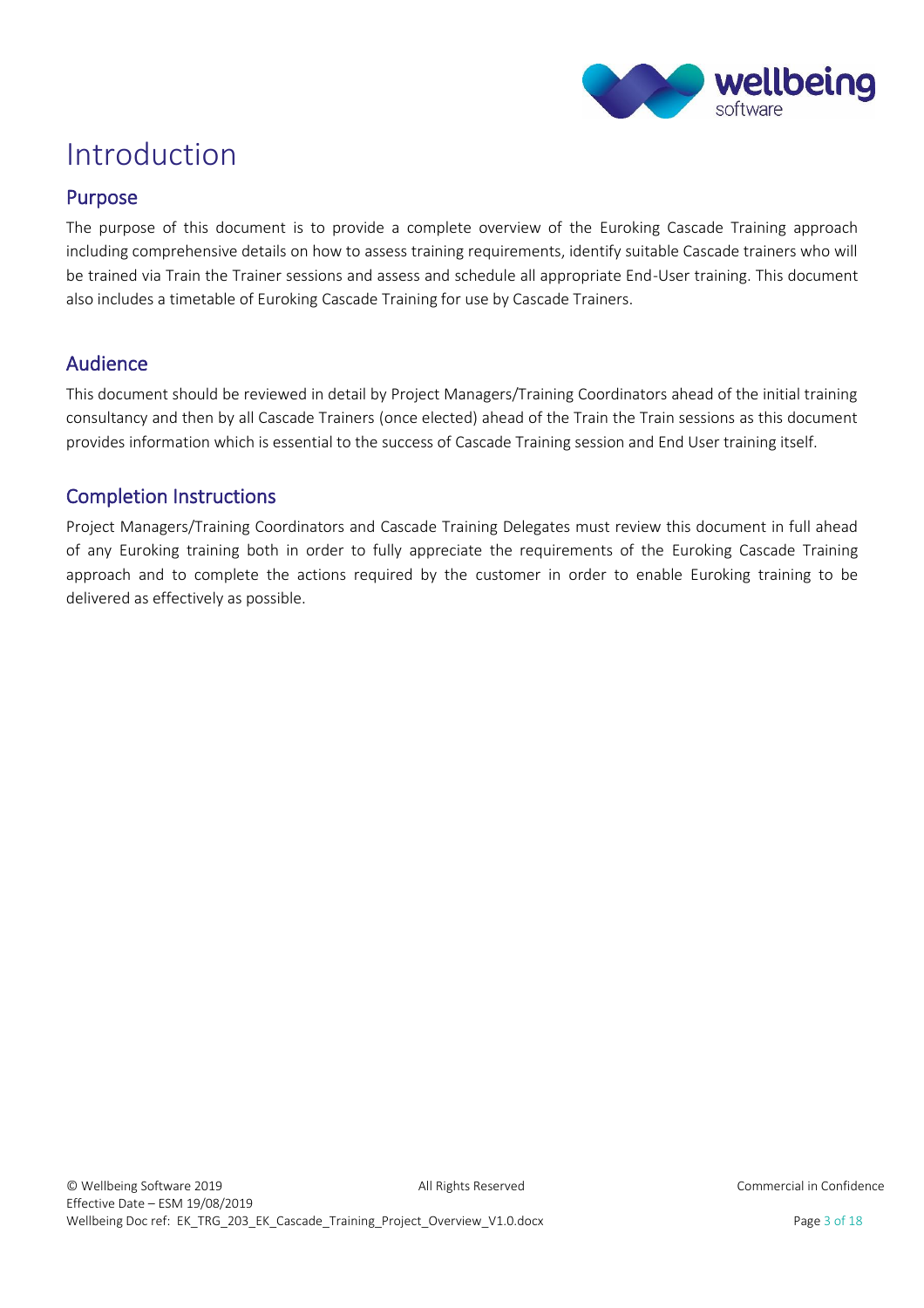

## Euroking Cascade Training Timeline

<span id="page-4-0"></span>

| ACTION ONE – TRAINING CONSULTANCY & TRAINING NEEDS ANALYSIS |                                                                                |                                                                      |
|-------------------------------------------------------------|--------------------------------------------------------------------------------|----------------------------------------------------------------------|
| WFFK 1                                                      | WFFK <sub>2</sub>                                                              | WFFK 3                                                               |
| TRAINING CONTACT E-MAIL<br>PROPOSED TRAINING DATES          | <b>BOOK TRAINING ROOMS</b><br>CONFIRM TRAINING DATES<br>CONSIDER TTT DELEGATES | TCON OR FACE TO FACE MEETING<br>٠<br>INITIAL TRAINING NEEDS ANALYSIS |
| <b>WELLBEING SOFTWARE</b>                                   | <b>CUSTOMER</b>                                                                | WELLBEING / CUSTOMER                                                 |

| <b>ACTION TWO - TRUST PLANNING</b> |                                |                                              | $ACTION THEE -$<br><b>CORE TRAINING</b> |                                                                   |
|------------------------------------|--------------------------------|----------------------------------------------|-----------------------------------------|-------------------------------------------------------------------|
| WEEK4                              | WEEK 5                         | WEEK 6                                       | WEEK <sub>7</sub>                       | WEEK 8                                                            |
| <b>TRUST PLANNING</b>              | FOLLOW-UP<br>PROGRESS CALL     | <b>RETURN COMPLETED</b><br><b>CHECKLISTS</b> | <b>READINESS TO</b><br>PROCEED CALL     | <b>EUROKING</b><br>CASCADE / TTT<br><b>TRAINING</b><br>$(2$ DAYS) |
| <b>CUSTOMER</b>                    | WELLBEING /<br><b>CUSTOMER</b> | <b>CUSTOMER</b>                              | WELLBEING /<br><b>CUSTOMER</b>          | WELLBEING /<br><b>CUSTOMER</b>                                    |

| ACTION FOUR - TRAINING |                                                                                | <b>ACTION FIVE - END USER</b> |                                       | <b>ACTION SEVEN - POST</b>                                              |
|------------------------|--------------------------------------------------------------------------------|-------------------------------|---------------------------------------|-------------------------------------------------------------------------|
| <b>CONSOLIDATION</b>   |                                                                                | <b>TRAINING</b>               | <b>ACTION SIX - GO-LIVE</b>           | <b>GO-LIVE TRAINING</b>                                                 |
| WEEK $9-10$            |                                                                                | <b>WEEK 11 - 13</b>           | WEEK 14                               | WEEK 17                                                                 |
|                        | <b>CASCADE TRAINER</b><br>CONSOLIDATION<br>END USER TRAINING FINAL<br>PLANNING | <b>END USER TRAINING</b><br>٠ | EUROKING GO-LIVE<br>٠<br>HAND-HOLDING | SYSTEM MANAGEMENT<br>٠<br>STATISTICAL REPORTS<br>٠<br>$(1 \text{ Day})$ |
|                        | <b>CUSTOMER</b>                                                                | <b>CUSTOMER</b>               | <b>WELLBEING / CUSTOMER</b>           | <b>WELLBEING / CUSTOMER</b>                                             |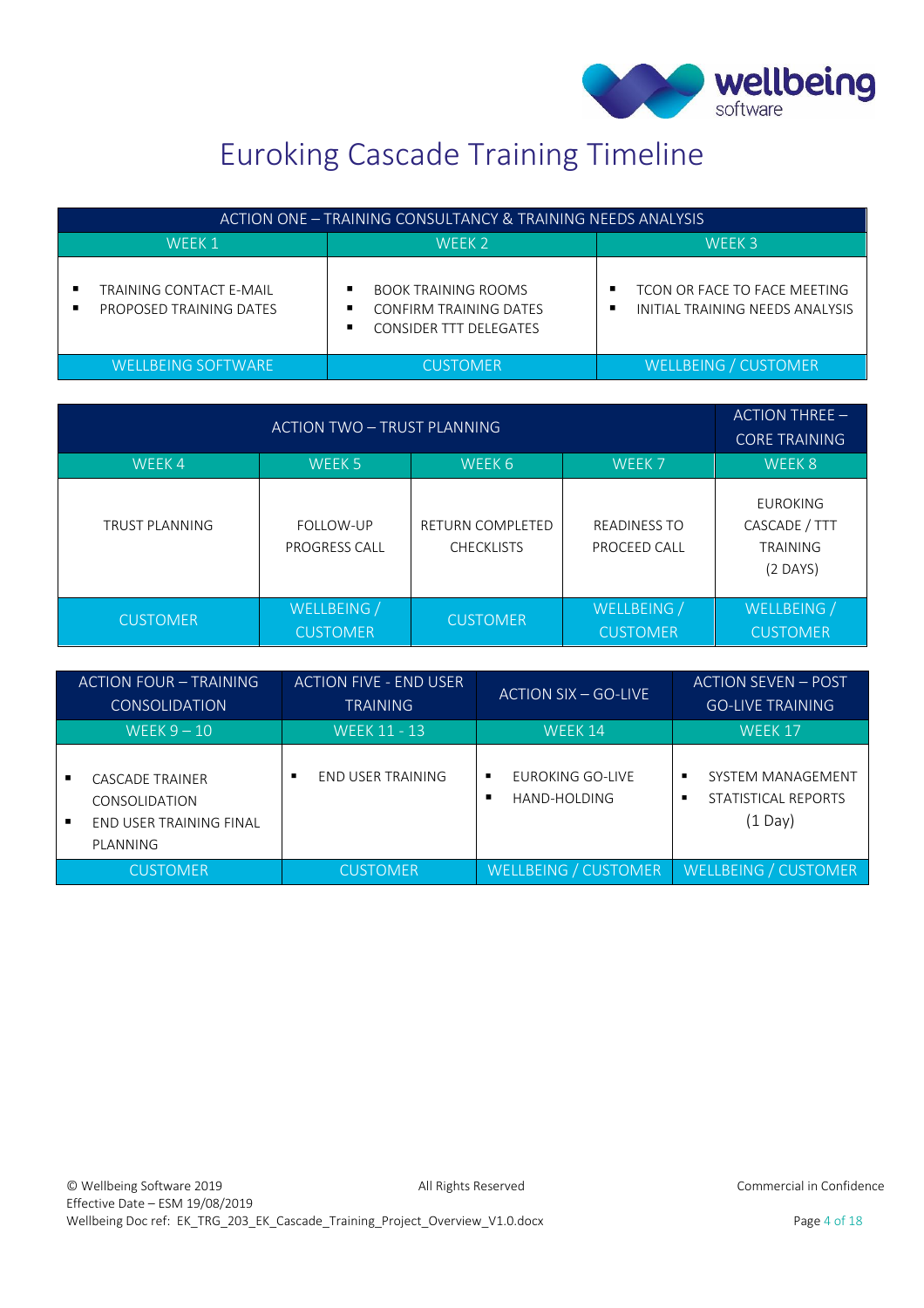

## Euroking Cascade Training Actions Overview

<span id="page-5-0"></span>

| ACTION 1: TRAINING CONSULTANCY & TRAINING NEEDS ANALYSIS |                                                                                                                                                                                                                                                                                                                                                                                                                                                                                                    |  |
|----------------------------------------------------------|----------------------------------------------------------------------------------------------------------------------------------------------------------------------------------------------------------------------------------------------------------------------------------------------------------------------------------------------------------------------------------------------------------------------------------------------------------------------------------------------------|--|
| <b>OBJECTIVES</b><br>WEEK $1 - 3$                        | Training Overview and Training Needs Analysis - Following the start of the project the<br>Wellbeing Software Training Manager will contact the Training Lead to provide provisional<br>training dates, and electronic copies of all Euroking Training documentation to assist the<br>customer in assessing overall End User training requirements in addition to scheduling the first<br>training meeting either by Conference Call / WebEx or Face to Face.                                       |  |
|                                                          | Wellbeing PM's will typically have advised the customer of provisional training dates at the<br>beginning of the project, and advised that they need to begin looking at availability of a formal<br>Training room and staff resources.                                                                                                                                                                                                                                                            |  |
|                                                          | This will then be formalised when the Wellbeing Software Training Manager contacts the<br>Customer, with a view to confirming the Training dates and room booking during the initial<br>Training Consultancy and Training Needs Analysis Conference Call / Meeting.                                                                                                                                                                                                                                |  |
|                                                          | Wellbeing Software will then undertake a Conference Call / WebEx or Face to Face "Training<br>Needs Analysis".                                                                                                                                                                                                                                                                                                                                                                                     |  |
| <b>ACTIONS</b><br>REQUIRED                               | Following the 'Initial Training Consultancy' the Customer should:                                                                                                                                                                                                                                                                                                                                                                                                                                  |  |
|                                                          | <b>DESIGNATE DELEGATES FOR EUROKING TRAINING - Following the training consultancy the</b><br>Customer should elect a minimum of 4 and maximum of 8 'Delegates' who will attend Euroking<br>Cascade Training. These Delegates should consist of a mixture of 'Cascade Trainers' who will go<br>on to deliver pre and post go-live End-User training and Personnel who will be directly involved<br>in the deployment tasks, and pre and post go-live Euroking system configuration /<br>management. |  |
|                                                          | Each 'Delegate' should therefore be issued with a copy of this document as soon as possible<br>prior to the Euroking Cascade Training 'Train the Trainer' sessions which will normally take<br>place 8 weeks prior to go-live. Wellbeing Software would recommend 'Cascade Trainers' are<br>drawn from a mixture of disciplines including departmental staff and existing IT trainers.                                                                                                             |  |
|                                                          | If the Customer does elect IT trainers, they are required to have a comprehensive<br>understanding of the maternity department which may involve a period of shadowing key<br>members of staff in maternity processes prior to undertaking Wellbeing Software 'Train the<br>Trainer' course.                                                                                                                                                                                                       |  |
|                                                          | If the Customer elects departmental staff, they must be drawn from across all disciplines i.e.<br>clerical, clinical and community. All delegates must have above average IT skills and a                                                                                                                                                                                                                                                                                                          |  |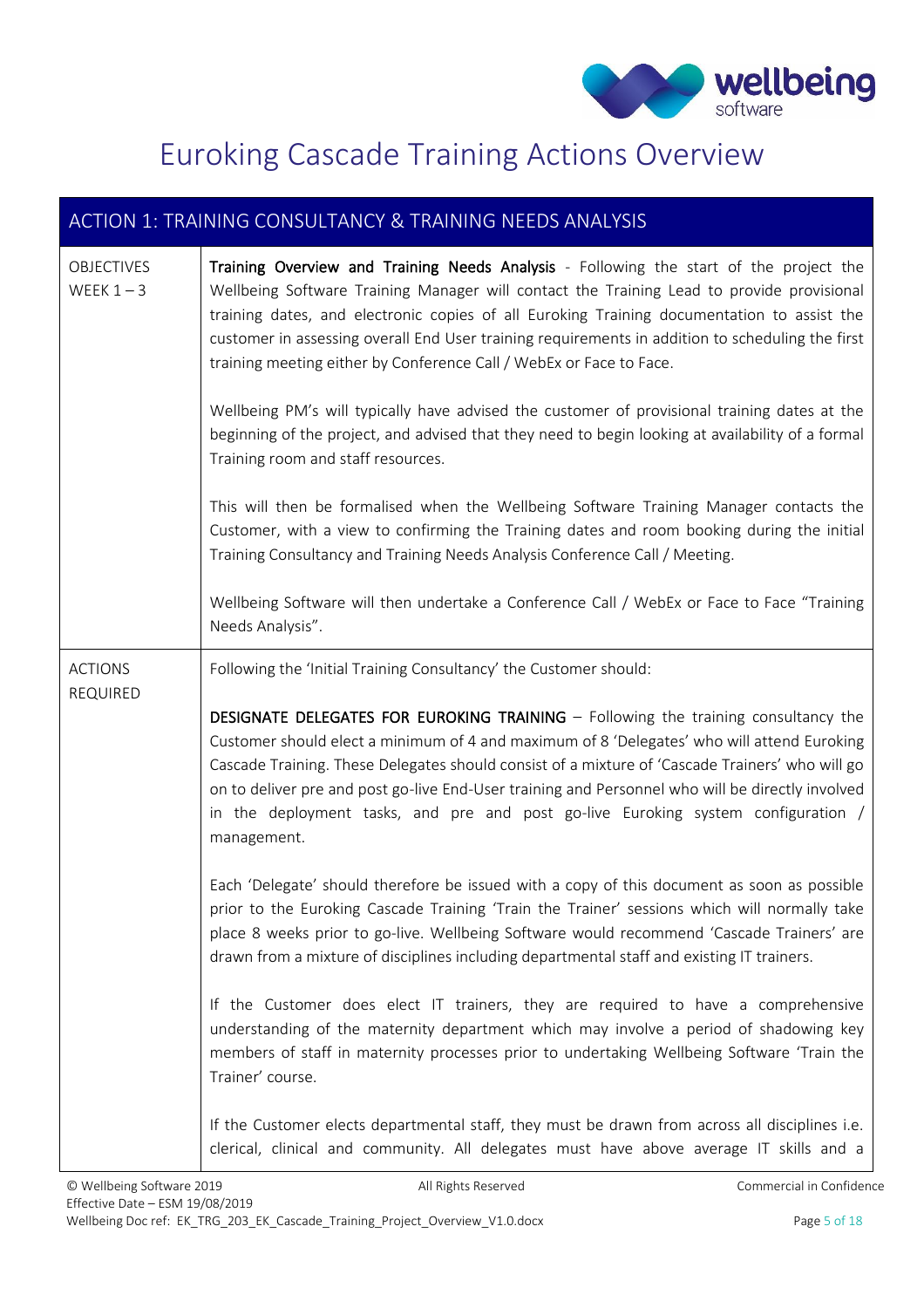

comprehensive knowledge of all departmental working practice and in addition, good communication skills and an ability to relate to a wide range of people.

Wellbeing Software would also recommend that the Customer does not overlook the commitment this role requires, and it is therefore imperative that the Customer and 'Cascade Trainers' selected for this role are aware that training for the volumes of End-Users required can only realistically be delivered in a classroom environment for up to 8 delegates. 'Cascade Trainers' are therefore likely to require a temporary secondment from their current position in order to dedicate the appropriate time necessary to meet the timeframes of the system golive.

Consequently, in light of this each 'Cascade Trainer' must have an understanding of the complete Euroking system to enable them to deliver training on all aspects of Euroking functionality to any type of End-User. This therefore means that following the initial 'Train the trainer' courses and 'Cascade Trainer planning period, 'Cascade Trainers' should be able to dedicate just one or two days per week to training, as the remaining week could conceivably be covered by other 'Cascade Trainers, or even scheduled to run concurrently based on a rolling rota of 'Cascade Trainers'.

EVALUATE 'END-USER' TRAINING REQUIREMENTS – Wellbeing Software would also recommend that the Customer begin assessing End-User Training requirements immediately after the initial consultancy meeting.

This is to ensure that the Customer allows sufficient time for the Department to review the training courses currently available, which should be delivered by the 'Cascade Trainers' themselves in order to facilitate the most effective End-User training.

Consequently, by undertaking this course of action the department are able to correctly identify the number of staff requiring each type of training course - thereby enabling the them to easily assess the volume of End-User training required and encourage the department to begin scheduling staff into a suitable End-User timetable. This allows the 'Cascade Trainers' themselves to continue to concentrate on planning/practising the training itself.

Please note: You should also be aware that in most cases, it will not be possible to train each and every user during the End-User training period – and it will therefore be necessary to undertake post go-live cascade training to individual Users such as those who work shifts, are on holiday or are more occasional users. You should aim to concentrate on scheduling formal training for staff who need to use the system constantly on a day-to-day basis, whereas more occasional users can normally be trained on an Adhoc basis either during the initial go-live hand-holding period, or by System Managers after this period.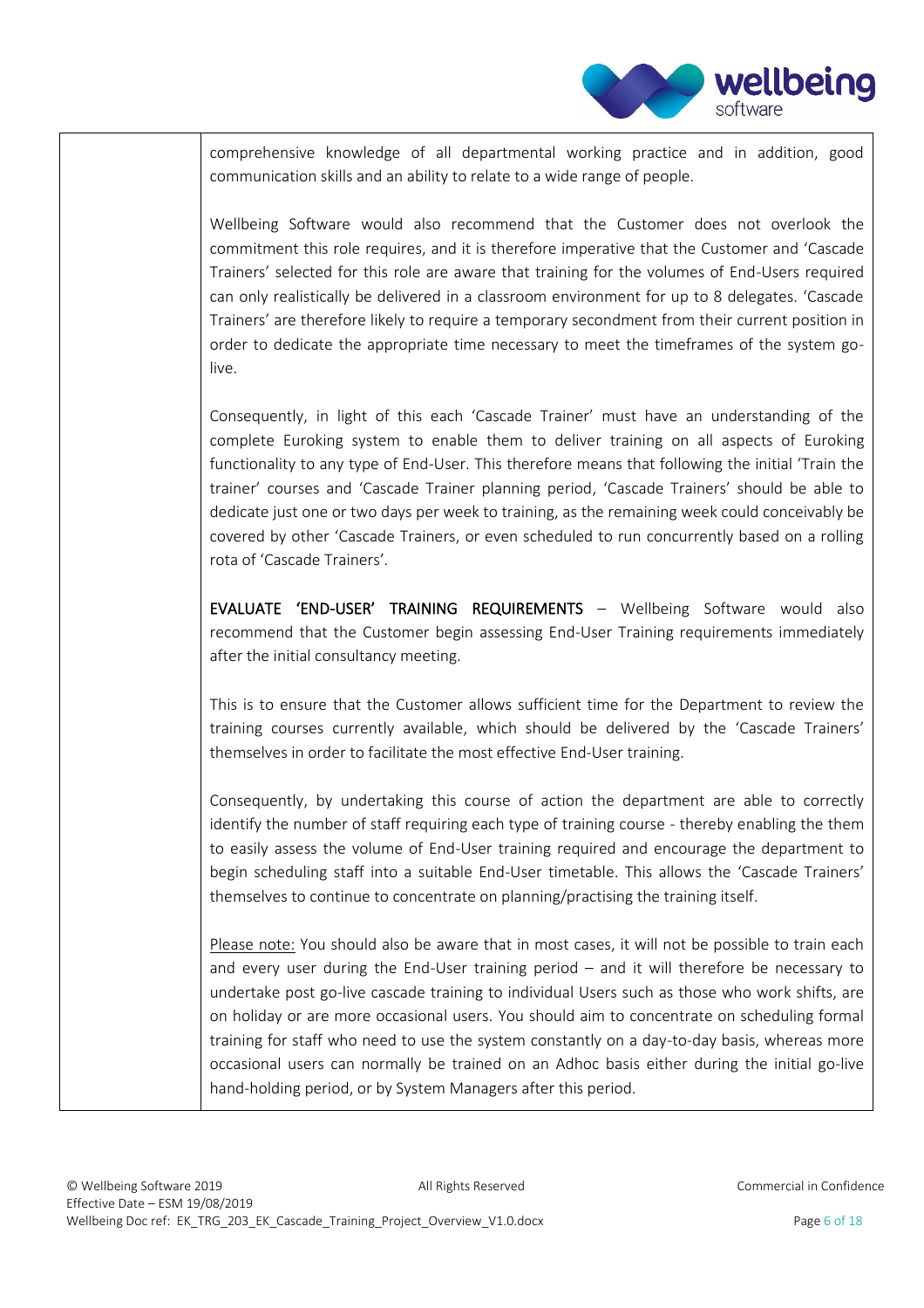

### ACTION 2: TRUST PLANNING

#### **OBJECTIVES** WEEKS 4 - 7

ELECTING CASCADE TRAINERS - Following the 'Initial Training Consultancy' Wellbeing Software envisage that the Customer will require a suitable period of time to elect 'Cascade Trainers', who will then themselves also need time to review this document and in particular the 'Train the Trainer' documentation in order to ensure that they are fully versed with the requirements of this role prior to the practical 'Train the Trainer' sessions themselves.

This period should also be used to ensure that 'IT Trainers' are able to spend time in the Maternity Department to familiarise themselves with departmental workflow models and overall working practice.

Wellbeing Software also recommend that the Customer ensure this period is used to encourage the Maternity Department itself to assess 'End-User' training requirements to ensure that 'Cascade Trainers' have an accurate guide to the volume of End-User training required and are therefore able to allow sufficient time to deliver training within the timeframes of the Euroking system Go-Live.

Wellbeing Software do not however recommend that 'Cascade Trainers' should themselves schedule the Euroking End-User training but instead use the information provided by the department to agree suitable dates, and a proposed timetable which should then be completed by the department who are obviously in a much better position to rota staff and or re-schedule accordingly.

Wellbeing Software also envisage that the Customer will need to use this period to confirm suitable training location not only for the practical 'Train the Trainer' sessions but also to provisionally reserve facilities for the End-User training period itself based on feedback regarding required End-User training from the department.

IT will be required to ensure that the Euroking client has been installed on the Training room PC's ahead of the practical Euroking 'Train the Trainer' Courses and Euroking 'End-User' training itself.

Follow - up / Progress Conference Calls - The Wellbeing Software Training Manager will be in contact with the Customer during the Planning period to check on progress in Week 5, and undertake a formal 'Training Readiness' conference call in the week prior to Cascade Training. This is to ensure the Customer has the opportunity to raise queries as applicable and to confirm that the Customer have undertaken all required actions in order to proceed with Euroking Cascade Training as required.

Returning Training Checklists – Wellbeing Software will supply a Euroking Cascade Training Checklist which the Customer will be required to complete and return ahead of the final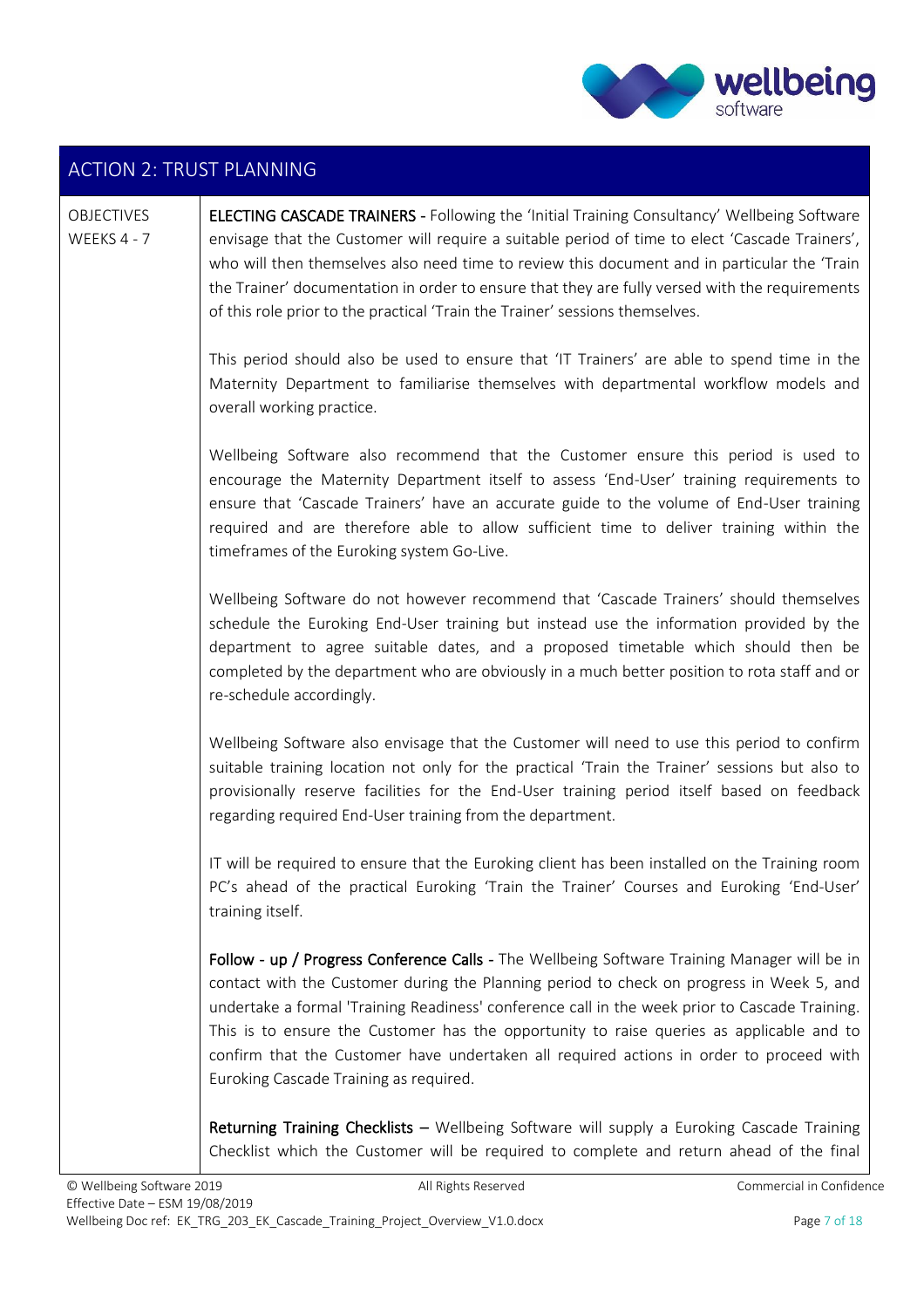| wellbeing |
|-----------|
| software  |

|                           | conference call and will determine if training is judged to be ready to proceed.                                                                                                                                                                                                                                                                                                                                                                                                                      |
|---------------------------|-------------------------------------------------------------------------------------------------------------------------------------------------------------------------------------------------------------------------------------------------------------------------------------------------------------------------------------------------------------------------------------------------------------------------------------------------------------------------------------------------------|
| <b>ACTION</b><br>REQUIRED | To complete 'ACTION 2' the Customer should have:                                                                                                                                                                                                                                                                                                                                                                                                                                                      |
|                           | COMPLETED AND RETURNED EK_TRG_202 Euroking_Cascade_Training_Checklist_V1.1.docx<br>by the agreed deadline ahead of the final 'Readiness to Proceed' conference call.                                                                                                                                                                                                                                                                                                                                  |
|                           | CONFIRMED 'CASCADE TRAINERS' and forwarded the 'names' and 'roles' of each 'Cascade<br>Trainer' to the Wellbeing Software Training Manager ahead of the practical 'Train the Trainer'<br>sessions (i.e. John Smith - Clerical Assistant, Mary Jones - IT. Trainer, Joe Bloggs -<br>should<br>Radiographer<br>$etc.$ ).<br>This<br>be<br>completed<br>using<br>the<br>EK_TRG_202_Euroking_Cascade_Training_Checklist_V1.1.docx<br>Wellbeing<br>supplied<br>by<br>Software following the $1st$ meeting. |
|                           | DELIVERED/EVALUATED Euroking 'TRAIN THE TRAINER' DOCUMENTATION to ensure that all<br>'Cascade Trainers' have reviewed training objectives and course overviews ahead of the<br>practical 'Train the Trainer' sessions.                                                                                                                                                                                                                                                                                |
|                           | RECEIVED FEEDBACK REGARDING 'END USER' TRAINING REQUIREMENTS from the department<br>in order to enable 'Cascade Trainers' to assess the number of days End-User training required.<br>This is to ensure that it is possible to reserve training facilities and to assist 'Cascade Trainers'<br>during their practical Euroking 'Train the Trainer' sessions in learning how to prepare a sample<br>timetable which will then be used by the Maternity department to allocate staff for training.      |
|                           | BOOKED/RESERVED TRAINING FACILITIES ahead of the practical Euroking 'Train the Trainer'<br>session and Euroking 'End-User' Training.                                                                                                                                                                                                                                                                                                                                                                  |
|                           | TASKED 'IT' DEPARTMENT TO INSTALL THE Euroking CLIENT ahead of the Euroking Cascade<br>Training 'Train the Trainer' session, and Euroking 'End-User' Training. Instructions on installing<br>the Euroking client will be provided via the Wellbeing Software Project Manager, or via the<br>Wellbeing Software Service Desk.                                                                                                                                                                          |

### ACTION 3: EUROKING CASCADE 'TRAIN THE TRAINER' SESSIONS

| <b>OBJECTIVES</b><br>WEEK 8 | WEEK EIGHT - DAYS 1 & 2: COMPLETE CORE SYSTEM OVERVIEW (2 FULL DAYS)                                                                                                                                                                                                                                               |
|-----------------------------|--------------------------------------------------------------------------------------------------------------------------------------------------------------------------------------------------------------------------------------------------------------------------------------------------------------------|
|                             | Intensive Euroking Application Training for up to 8 delegates covering all aspects of CORE User-<br>level System Functions, System Administration and Statistical Reporting. 'Cascade Trainers' will<br>then be left to review Euroking 'Train the Trainer' documentation, course guides and course<br>objectives. |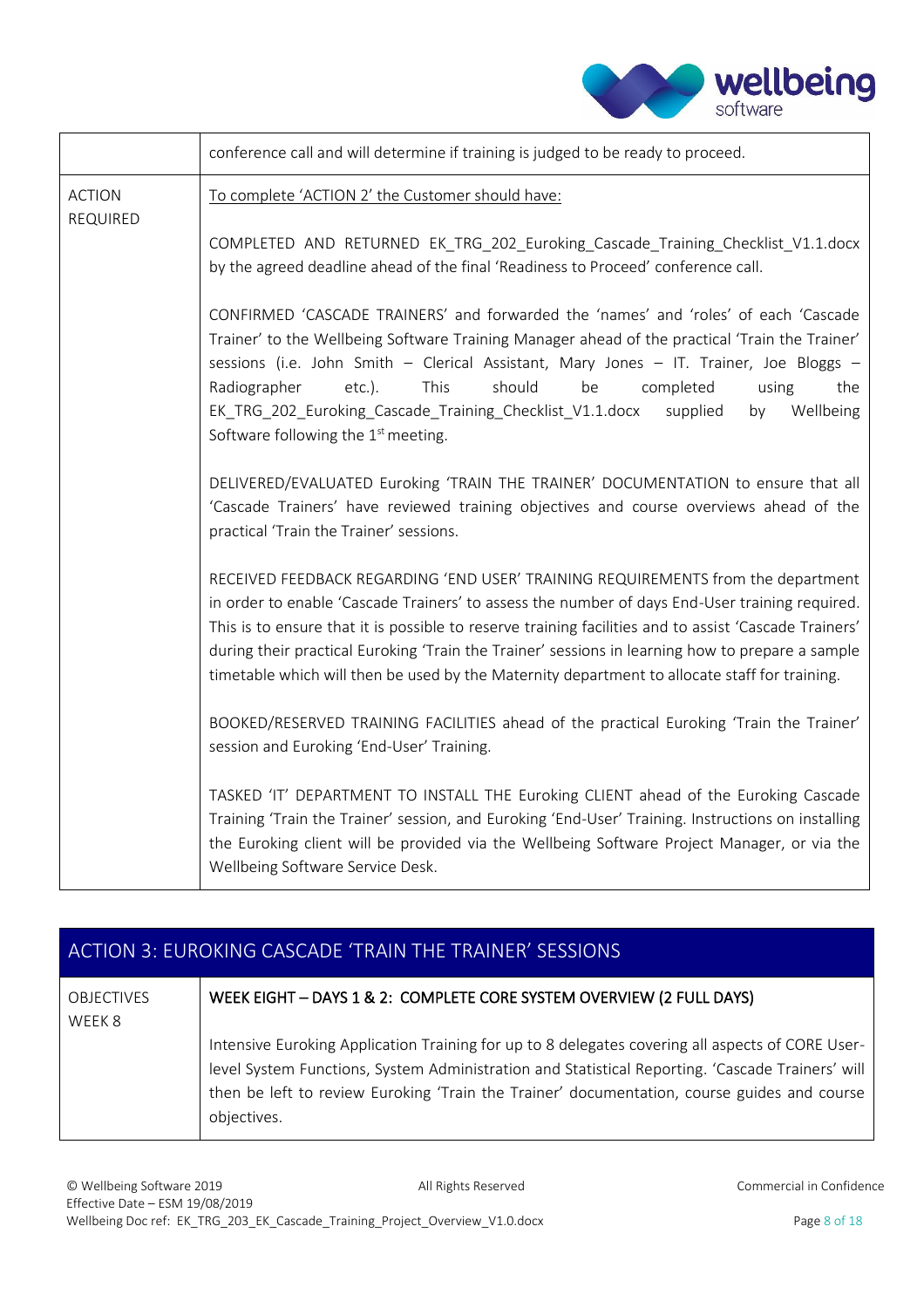| All DELEGATES must complete the entire CORE Euroking Front End System Training to receive a  |
|----------------------------------------------------------------------------------------------|
| Euroking Training Certificate. It is not expected that all delegates will need to attend the |
| System Admin and Statistical Reports only key personnel who will be directly involved in     |
| deploying the Euroking system and its day-today running post go-live.                        |
|                                                                                              |

|                                     | ACTION 4: 'CASCADE TRAINER' PLANNING / CONSOLIDATION                                                                                                                                                                                                                                                                                                                                                                                                                                                                                                                                                                                                                                                                  |
|-------------------------------------|-----------------------------------------------------------------------------------------------------------------------------------------------------------------------------------------------------------------------------------------------------------------------------------------------------------------------------------------------------------------------------------------------------------------------------------------------------------------------------------------------------------------------------------------------------------------------------------------------------------------------------------------------------------------------------------------------------------------------|
| <b>OBJECTIVES</b><br>WEEKS $9 - 10$ | Following the practical Euroking 'Train the Trainer' sessions Wellbeing Software envisage each<br>'Cascade Trainer' will need time to familiarise themselves with each aspect of the Euroking<br>System in context with the objectives of each training course and the Customer's own existing<br>vs future state working practices.                                                                                                                                                                                                                                                                                                                                                                                  |
|                                     | At the minimum this is likely to require at least one (ideally two) weeks of hand-on use of the<br>Euroking system to understand the requirements of each session - i.e. practising each course<br>step by step as an 'End-User' followed by a second week of practising delivering the training<br>itself - perhaps as a role-playing exercise delivering training to other 'Cascade Trainers' in<br>order to practice timings in general, and the event of unexpected questions or disruptive<br>delegates.                                                                                                                                                                                                         |
|                                     | Wellbeing Software also recommend that the Customer ensure this period is used to<br>encourage the Maternity Department itself to evaluate the Euroking system and their existing<br>working practice to agree where changes may need to be made in line with the new system<br>and to enable the Trainers to be made aware of how the system should be used in context to<br>Departmental / Customer requirements.                                                                                                                                                                                                                                                                                                   |
|                                     | Cascade Training should concentrate on the Course Guides / Teaching scripts in order to<br>prepare in conjunction with the Euroking CRIB Sheets which are available via<br>http://www.euroking.com/training/. For details of accessing this documentation please e-mail<br>emma.savage-mady@hssnet.com                                                                                                                                                                                                                                                                                                                                                                                                                |
|                                     | Throughout this period the 'Cascade Trainers' will also need to follow-up with the department<br>to ensure that they are scheduling the End Users' timetable correctly and have made the best<br>use of the time available. Wellbeing Software therefore recommend that during the 'Cascade<br>Trainer' planning, and prior to End-User training the Customer should ensure that each<br>'Cascade Trainer' knows on what dates they will be delivering each sessions/ modules<br>throughout the End-User training period. Training room(s) must be correctly configured for<br>training and sufficient numbers of Euroking CRIB sheets have been photocopied for<br>distribution during 'End-User' Training Sessions. |

**wellbeing**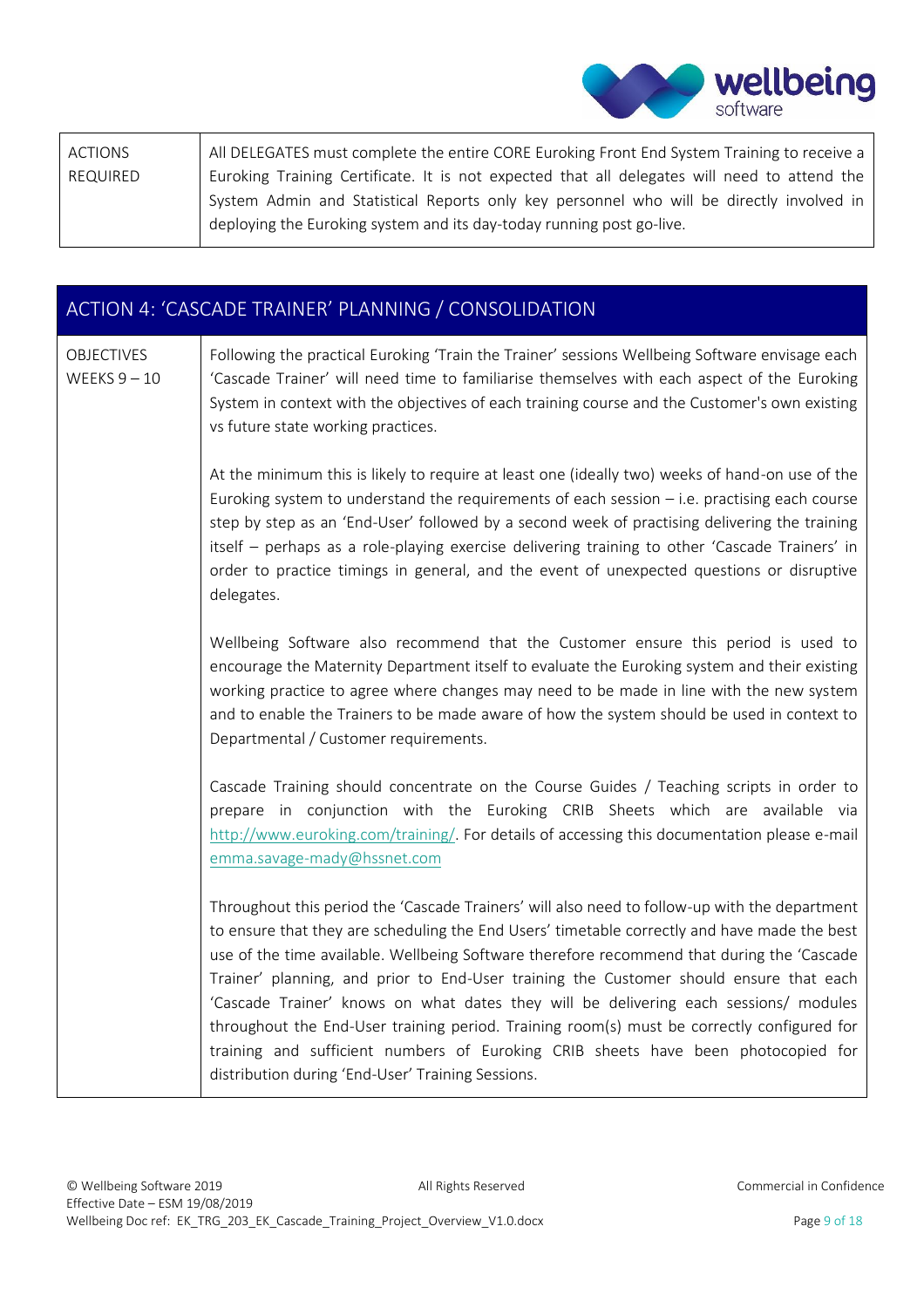

| <b>ACTIONS</b><br><b>REQUIRED</b> | To complete 'Action 4' each 'Cascade Trainer' should:                                                                                                                                                                                                                                                                                                                                                                                                                                                                                                             |
|-----------------------------------|-------------------------------------------------------------------------------------------------------------------------------------------------------------------------------------------------------------------------------------------------------------------------------------------------------------------------------------------------------------------------------------------------------------------------------------------------------------------------------------------------------------------------------------------------------------------|
|                                   | HAVE UNDERTAKEN A PRACTICAL REVIEW OF EACH INDIVIDUAL TRAINING SESSION - to<br>ensure familiarity with the content and objectives of each course and begin envisaging how<br>they plan to deliver the training required within the timeframes recommended by Wellbeing<br>Software.                                                                                                                                                                                                                                                                               |
|                                   | HAVE PRACTISED DELIVERING A CORE MIDWIFE SESSION OR PREFERABLY ALL SESSIONS - to<br>other 'Cascade Trainer' and ideally then continue to demonstrate all other sessions. Wellbeing<br>Software would therefore recommend scheduling a week of training that covers a broad<br>range of sessions. It is important these sessions are delivered within the recommended<br>duration of time (i.e. CORE Midwife $-$ 3 hours). Ideally, these sessions should then be<br>delivered to other cascade trainers (posing as End Users') by alternating 'Cascade Trainers'. |
|                                   | HAVE FINALISED INDIVIDUAL DELIVERY OF EACH TRAINING SESSION - continuing to practice<br>alone and in groups where possible.                                                                                                                                                                                                                                                                                                                                                                                                                                       |
|                                   | HAVE AGREED A FINAL 'END-USER' TRAINING TIMETABLE WITH THE DEPARTMENT.                                                                                                                                                                                                                                                                                                                                                                                                                                                                                            |
|                                   | DISCUSSED WORKING PRACTICE WITH THE DEPARTMENT - to assist in training and system<br>configuration prior to the beginning of End-User training.                                                                                                                                                                                                                                                                                                                                                                                                                   |
|                                   | CONFIRMED THAT THE TRAINING ROOM/PC'S ARE CORRECTLY SET-UP - In order to ensure<br>that the application is working and correctly configured and confirmed that sufficient Euroking<br>CRIB sheets have been photocopied for distribution to delegates during 'End-User' training.                                                                                                                                                                                                                                                                                 |

| <b>ACTION 5: END-USER TRAINING</b> |                                                                                                                                                                                                                                 |  |
|------------------------------------|---------------------------------------------------------------------------------------------------------------------------------------------------------------------------------------------------------------------------------|--|
| <b>OBJECTIVES</b><br>WEEK 11 - 13  | Deliver all 'End-User' training to agreed timetable.                                                                                                                                                                            |  |
| <b>ACTION</b><br><b>REQUIRED</b>   | Throughout 'End-User' training the each 'Cascade Trainer' should:                                                                                                                                                               |  |
|                                    | ENSURE EACH 'END-USER' SIGNS THE ATTENDANCE REGISTER - which will then enable the<br>department to assess which members of staff have received training.                                                                        |  |
|                                    | REQUEST EACH DELEGATE COMPLETE A TRAINING EVALUATION FORM - Wellbeing Software<br>recommend that each delegate completes a Training Feedback form to assess the success of<br>training and encourage feedback where applicable. |  |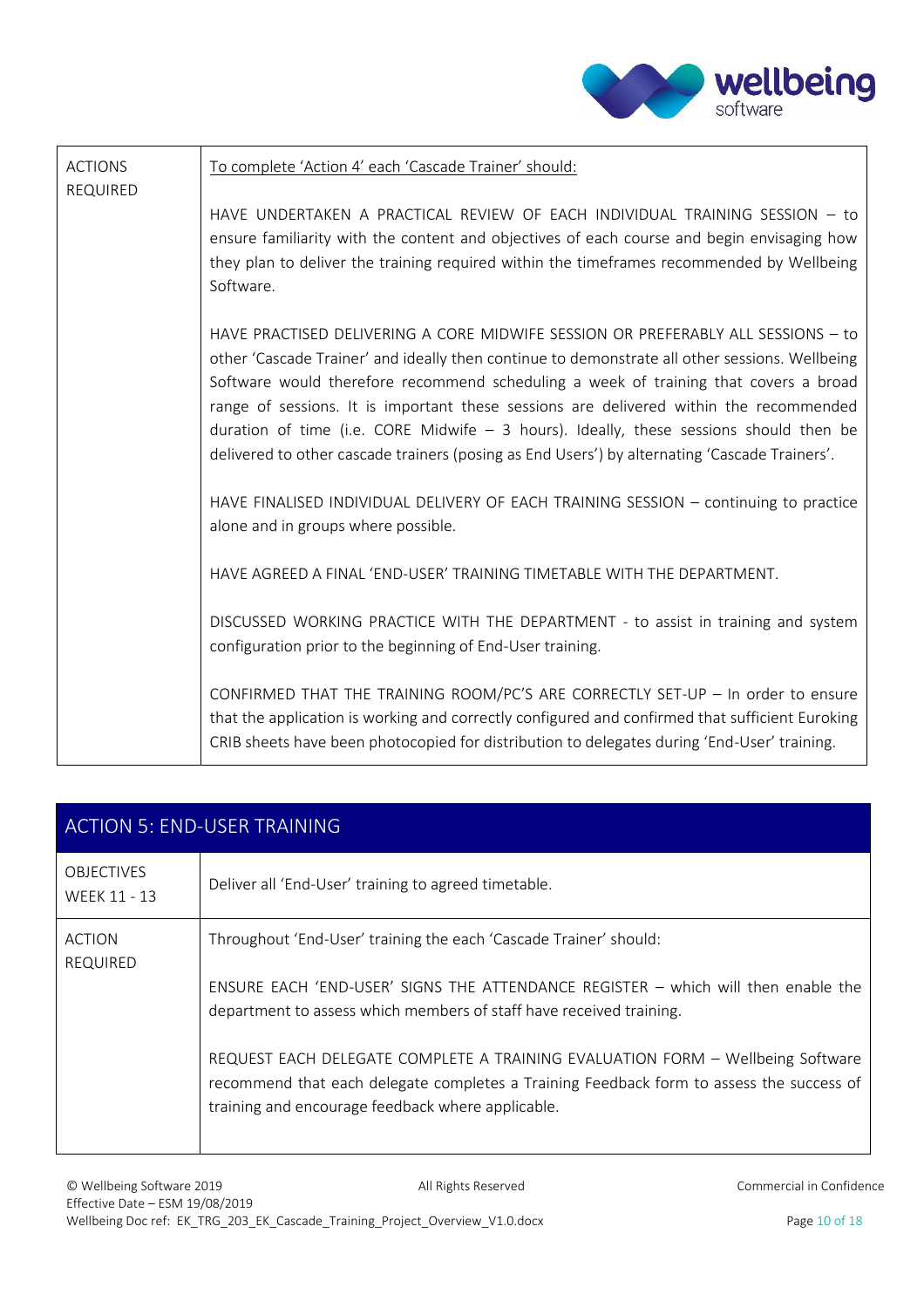| PROVIDES FEEDBACK ON DELEGATES WHO MAY REQUIRE ADDITIONAL TRAINING - Everyone                    |
|--------------------------------------------------------------------------------------------------|
| learns in a different way, and it is therefore helpful to make a note of any observations during |
| training, such as members of staff may require additional handholding/support during the go-     |
| live.                                                                                            |

| <b>ACTION 6: EUROKING GO-LIVE</b> |                                                                                                                                                                                                                                                                                                                                                                                                                                        |  |  |
|-----------------------------------|----------------------------------------------------------------------------------------------------------------------------------------------------------------------------------------------------------------------------------------------------------------------------------------------------------------------------------------------------------------------------------------------------------------------------------------|--|--|
| <b>OBJECTIVES WEEK</b><br>14      | Provide go-live support to departmental and Wellbeing Software hand-holding team.                                                                                                                                                                                                                                                                                                                                                      |  |  |
| <b>ACTION</b><br><b>REQUIRED</b>  | PROVIDE HAND-HOLDING SYSTEM SUPPORT & ADHOC TRAINING - It will not be possible to<br>train all members of staff during the formal 'End-User' training period (especially Obstetricians<br>Anaesthetists) and it is therefore likely to be necessary to deliver 'on-the-job' training during /<br>the go-live itself, or to arrange formal training sessions on a one-to-one or in small group basis<br>as appropriate after this time. |  |  |

| <b>ACTION 7: POST GO-LIVE TRAINING</b> |                                                                                                                                                                                                                                                                                                                                                                                                                                                        |  |  |  |
|----------------------------------------|--------------------------------------------------------------------------------------------------------------------------------------------------------------------------------------------------------------------------------------------------------------------------------------------------------------------------------------------------------------------------------------------------------------------------------------------------------|--|--|--|
| <b>OBJECTIVES WEEK</b><br>17           | POST GO-LIVE SYSTEM MANAGEMENT TRAINING - 1/2 DAY<br>Wellbeing Software will also undertake a 'Post Go-live System Management' session once it is<br>felt that the 'key users' and Maternity System Manager(s) are adept in the CORE use of the<br>system, and once the system has been installed for a sufficient period of time to ensure that<br>this advanced session is as beneficial as possible to those attending.                             |  |  |  |
|                                        | This is a more in-depth look at Euroking System Management to enable to Maternity System<br>Manager(s) to take control of the long-term day-to-day running of the Euroking system.                                                                                                                                                                                                                                                                     |  |  |  |
|                                        | <b>POST GO-LIVE STATISTICAL REPORTS TRAINING - 1/2 DAY</b><br>During the afternoon of Post Go-Live Training Wellbeing Software will undertake a Statistical<br>Reports session designed to teach delegates how to go on to use and write their own statistical<br>reports.                                                                                                                                                                             |  |  |  |
|                                        | Anyone attending these sessions must have undertaken CORE Euroking Training, or at a<br>minimum have attended a Euroking End to End System Overview in order to be eligible to join<br>the course. This course uses specific practical exercises to demonstrate how to use the module<br>and go on to write your own reports. The session also provides an overview of the Euroking<br>Stats and Lists which are designed to satisfy national returns. |  |  |  |
|                                        | This session is intended to prepare delegates to make comprehensive use of Statistical Reports<br>functionality. The session does however require delegates to go on to undertake personal                                                                                                                                                                                                                                                             |  |  |  |

Wellbeing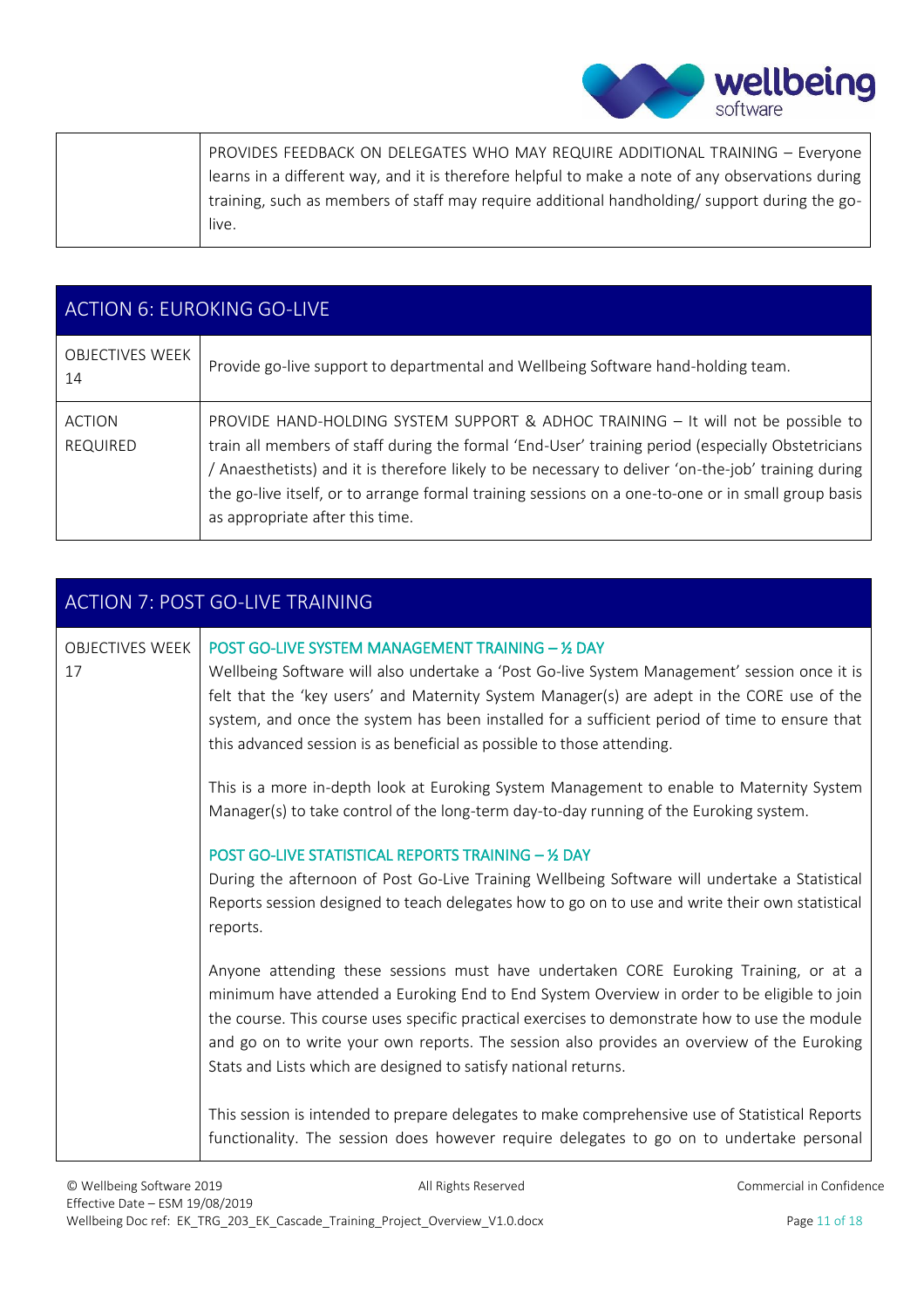

|                                  | consolidation following the standard session to ensure they can in future create and run their<br>own stats successfully. Failure to undertake this consolidation would negate any long-term<br>success following the course.                                                                                                                                                             |
|----------------------------------|-------------------------------------------------------------------------------------------------------------------------------------------------------------------------------------------------------------------------------------------------------------------------------------------------------------------------------------------------------------------------------------------|
|                                  | Please note: The session cannot be tailored to individual requirements since a training session is not the correct<br>platform to undertake system consultancy or troubleshoot issue which should be raised via the Service Desk.                                                                                                                                                         |
| <b>ACTION</b><br><b>REQUIRED</b> | The Customer will need to allocate a maximum of 6 delegates to attend the Post Go-Live<br>System Management & Statistical Reports Training which would typically include Maternity<br>System Managers, Key Department Managers and Digital Midwives and invites are often<br>extended to IT personnel or data analysts responsible for producing statistical data and<br>monthly returns. |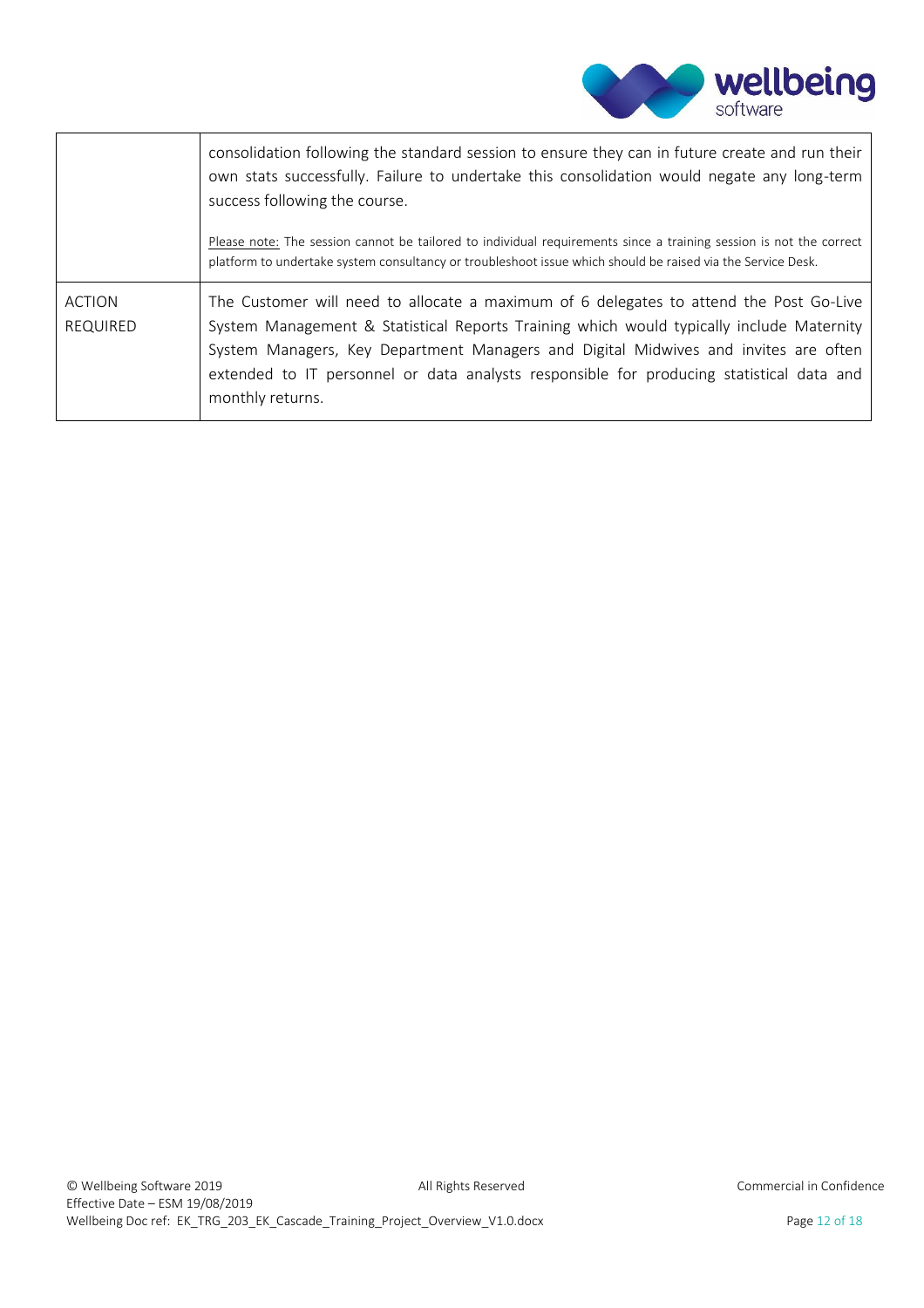

## <span id="page-13-0"></span>Euroking – Cascade Training Timetable/Overview

### EUROKING CASADE TRAINING SESSION – Part I

COMPLETE SYSTEM OVERVIEW - Comprehensive Euroking Application Training covering all aspects of User-level system functions, including Community Offline functionality and use. This part of the session should be attended by all delegates.

<span id="page-13-1"></span>

| DAY ONE TIMETABLE |                                                                                                              |
|-------------------|--------------------------------------------------------------------------------------------------------------|
| $09:00 - 09:30$   | INTRODUCTION TO EUROKING, LOGIN AND SCREEN TOUR                                                              |
| $09:30 - 10:00$   | OPENING AND NAVIGATING THE PREGNANCY RECORD                                                                  |
| $10:00 - 11:00$   | DATA FORMS AND DATA ENTRY WITH EXERCISES                                                                     |
| $11:00 - 11:30$   | <b>BREAK</b>                                                                                                 |
| $11:30 - 12:00$   | PHR - PATIENT HEALTH RECORD (AUTHORISING PATIENT ACCESS / MY PREGNANCY AND ME)                               |
| $12:00 - 13:00$   | CARE PATHWAYS - ANTENATAL QUESTIONNAIRES WITH EXERCISES                                                      |
| $13:00 - 13:30$   | <b>LUNCH</b>                                                                                                 |
| $13:30 - 15:00$   | CARE PATHWAYS - DELIVERY CARE PATHWAY WITH EXERCISES and BABY REGISTRATION                                   |
| $15:00 - 15:30$   | <b>BREAK</b>                                                                                                 |
| $15:30 - 16:00$   | EUROKING COMMUNITY OFFLINE - MANAGING PATIENT RECORDS IN THE COMMUNITY<br>OFFLINE APPLICATION WITH EXERCISES |
| $16:00 - 16:30$   | PHR - PATIENT HEALTH RECORD OVERVIEW (NOTES / BIRTH PREFERENCES)                                             |
| $16:30 - 17:00$   | PRACTICAL CONSOLIDATION AND Q & A SESSION                                                                    |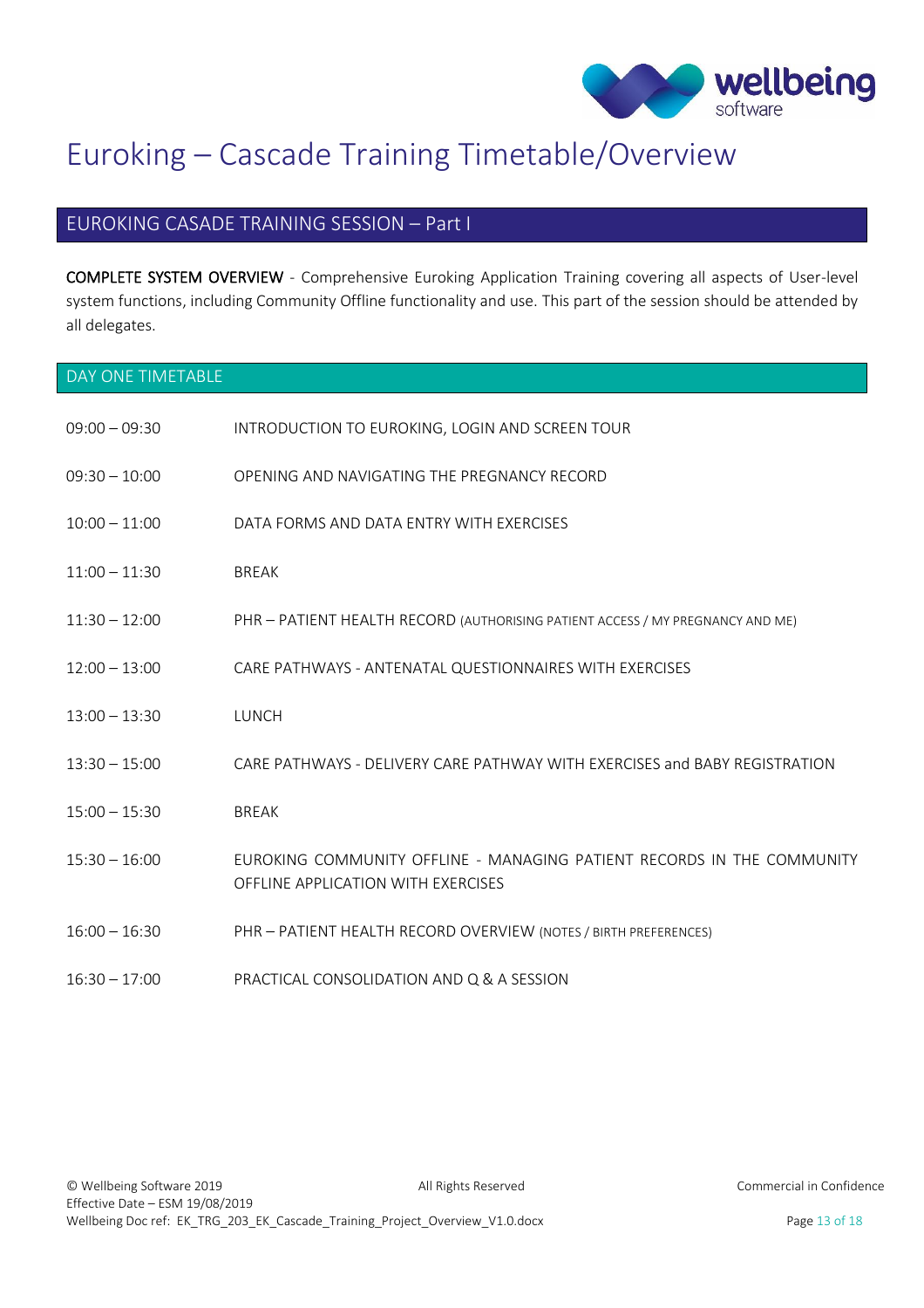

### EUROKING CASADE TRAINING SESSION – Part II

SYSTEM ADMINISTRATION and STATISTICAL REPORTING - Euroking System Administrator training in managing Users, User Roles and Topview. The session also includes an overview of creating statistical reports and lists via Euroking Stats and Lists and the Stats Builder application. This part of the session need only be attended by selected delegates – i.e. Digital Midwives / System Managers / Clinical and Clerical Managers

#### <span id="page-14-0"></span>DAY TWO TIMETABLE

| $09:00 - 10:00$ | SYSTEM ADMINISTRATION - Managing Users, User Roles and Topview |
|-----------------|----------------------------------------------------------------|
| $10:00 - 10:30$ | USING STATS AND LISTS IN EUROKING                              |
| $10:30 - 1100$  | <b>BREAK</b>                                                   |
| $11:30 - 13:00$ | FUROKING STATS BUILDER with EXERCISES                          |
| $13:00 - 13:30$ | LUNCH                                                          |
| $13:30 - 14:30$ | ADMINISTRATION OF PHR                                          |
| $14:30 - 15:00$ | <b>BREAK</b>                                                   |
| $15:00 - 16:00$ | PRACTICAL CONSOLIDATION AND Q & A SESSION                      |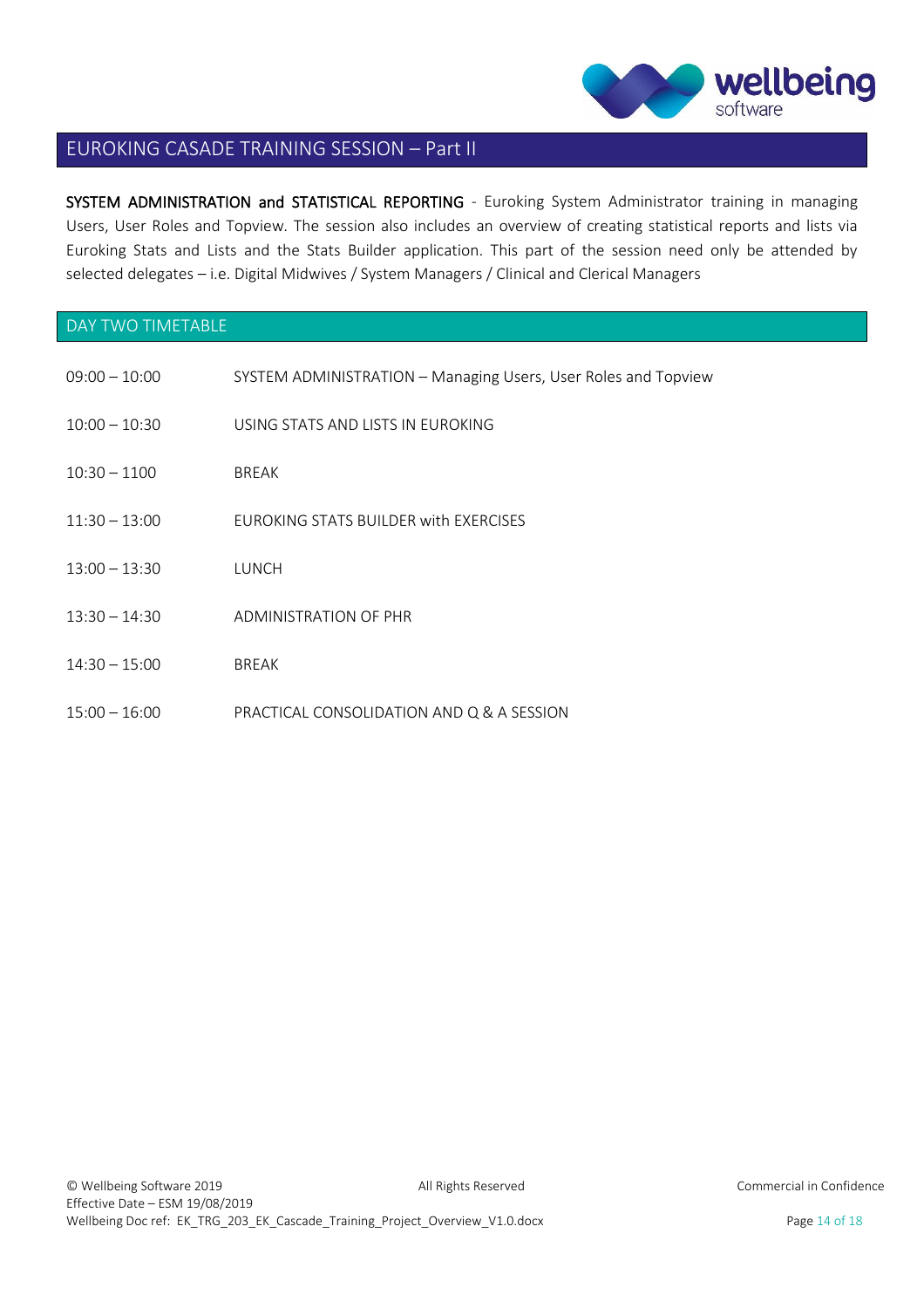

## <span id="page-15-0"></span>Euroking Standard Training Sessions and Objectives

The following 'CORE' sessions are currently available for the Euroking System. These need to be taken into consideration when scheduling the training sessions and can be combined in any way which best suits the needs of the End-User.

| CORE SESSION FOR MIDWIVES - 3 HOURS (includes a 15-minute break) |                                                                                                                                                                                                                                                                                                                                                                                                                                                                                                                                                                                                                                                                                                                                                                                                                                                                         |  |  |
|------------------------------------------------------------------|-------------------------------------------------------------------------------------------------------------------------------------------------------------------------------------------------------------------------------------------------------------------------------------------------------------------------------------------------------------------------------------------------------------------------------------------------------------------------------------------------------------------------------------------------------------------------------------------------------------------------------------------------------------------------------------------------------------------------------------------------------------------------------------------------------------------------------------------------------------------------|--|--|
| <b>SESSION PREREQUISITES</b>                                     | This session must be completed by all midwives and maternity support workers<br>prior to attending any other advanced E3 Sessions such as System management or<br>Stats builder training.                                                                                                                                                                                                                                                                                                                                                                                                                                                                                                                                                                                                                                                                               |  |  |
| <b>SESSION OBJECTIVES</b>                                        | Overview of the system, covering core system functionality including searching for<br>patients, selecting, opening and navigating through a pregnancy record.<br>Checking and filling out data forms and completing care pathway questionnaires<br>appropriate to the midwife role from the first booking, delivery care with baby<br>registration through to post-natal discharge. The session also covers the use of<br>the E3 Community Offline product, downloading a patient record to the product<br>from E3, using the record offline and uploading back to E3. An overview of the<br>Patient Health Record (PHR) is also covered in this session. This session is<br>designed to give each member of staff a grounding of the core system either<br>ahead of the system go-live itself, or as a prerequisite to any advanced sessions<br>which may be required. |  |  |
| CORE SESSION FOR OBSTETRICIANS - 1 HOUR                          |                                                                                                                                                                                                                                                                                                                                                                                                                                                                                                                                                                                                                                                                                                                                                                                                                                                                         |  |  |
|                                                                  |                                                                                                                                                                                                                                                                                                                                                                                                                                                                                                                                                                                                                                                                                                                                                                                                                                                                         |  |  |
| <b>SESSION PREREQUISITES</b>                                     | This session must be completed by all Obstetricians ahead of system go-live.                                                                                                                                                                                                                                                                                                                                                                                                                                                                                                                                                                                                                                                                                                                                                                                            |  |  |
| <b>SESSION OBJECTIVES</b>                                        | Overview of the system, covering core system functionality including searching for<br>patients, selecting, opening and navigating through a pregnancy record.<br>Completing care pathway questionnaires appropriate to the Obstetrician role.                                                                                                                                                                                                                                                                                                                                                                                                                                                                                                                                                                                                                           |  |  |
| CORE SESSION FOR OBSTETRIC ANAESTHETISTS - 1 HOUR                |                                                                                                                                                                                                                                                                                                                                                                                                                                                                                                                                                                                                                                                                                                                                                                                                                                                                         |  |  |
| <b>SESSION PREREQUISITES</b>                                     | This session must be completed by all Obstetric Anaesthetists ahead of system go-<br>live.                                                                                                                                                                                                                                                                                                                                                                                                                                                                                                                                                                                                                                                                                                                                                                              |  |  |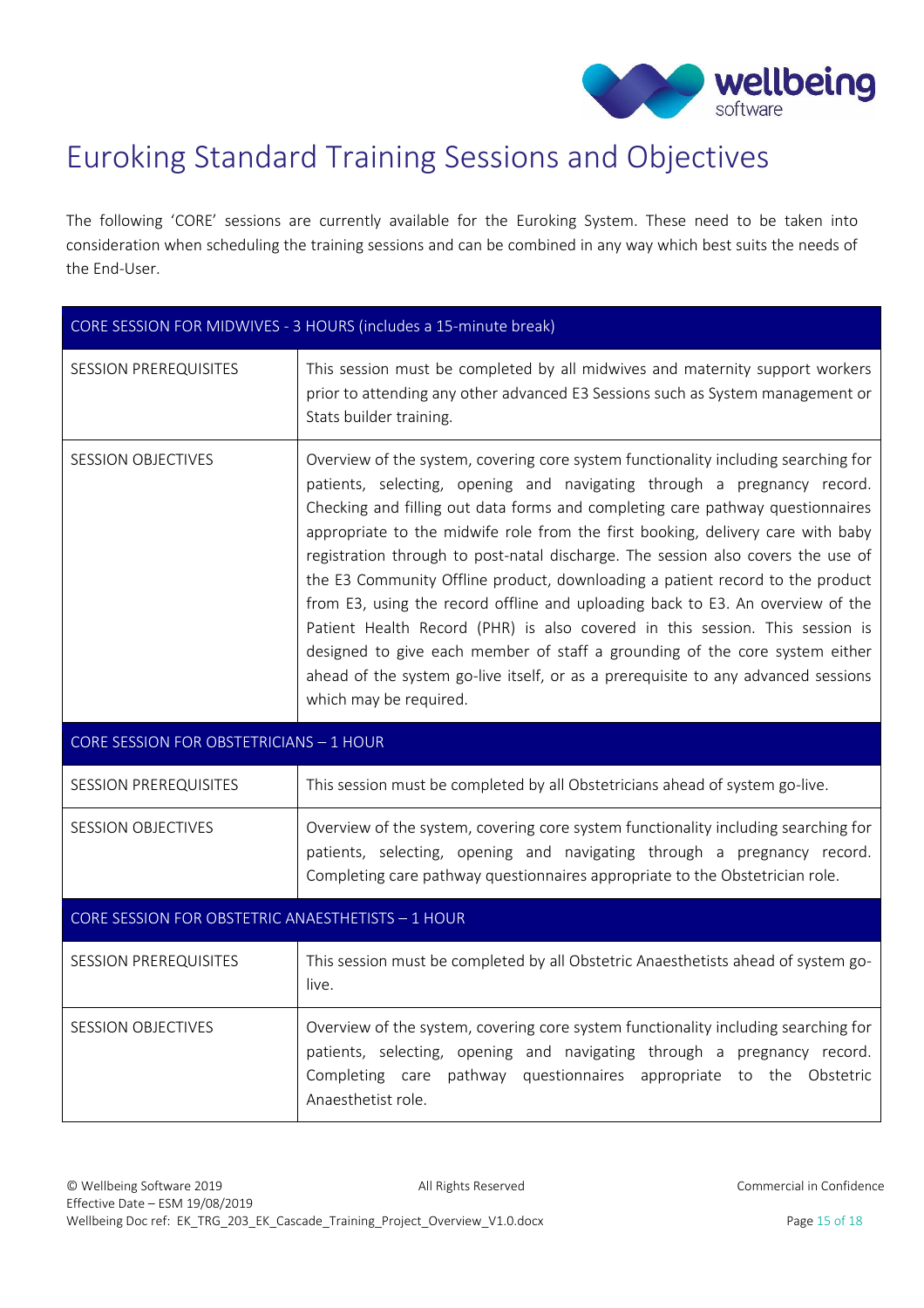

## <span id="page-16-0"></span>How to Schedule Euroking Training

To ensure the success of the Euroking training it is essential to carefully consider exactly which sessions each member of staff needs to attend, following their CORE Session. If this is done efficiently and in plenty of time prior to the actual training sessions then you will be able to ensure that each delegate receives the correct training for their job role and that they are aware of when and where the training is to take place in plenty of time – thereby making Euroking training as beneficial as possible.

To help you achieve this, the following forms are required (Please refer to the enclosed EXCEL spreadsheet "Euroking Training\_Scheduling\_Calculator").

- Staff Training Needs **-** Training Needs Summary **-** Example Timetable
- 1) The first form *Staff Training needs* will allow you to enter each member of staff onto the form and you should then enter a '1' against each sessions that they require.
- 2) Once all of the training needs for each delegate have been identified you should then click on the second form *Training Needs Summary* and the totals from 'Staff Training Needs' will automatically calculate how many sessions will be required.

Wellbeing Software recommend that if possible, the 'Total number of sessions' required should be rounded up to facilitate 2 more sessions in order to more easily enable the releasing of staff for training. For example – If based on the total number of Midwifes - 8 CORE Midwife sessions are required the Customer may decide to schedule 10 sessions time permitting.

3) Once you know the number of sessions required for each session, you can start setting up your training diary using the *Example Timetables*.

#### \*\*\*IMPORTANT - PLEASE READ\*\*\*

- ASSESSING STAFF TRAINING REQUIREMENTS You should also be aware that in most cases, it will not be possible to train each and every user during the Euroking End-User training period. it will therefore be necessary to undertake post Go-Live cascade training to individual Users such as those who work shifts, are on holiday, or are more occasional Users. Consequently, you should aim to concentrate on scheduling formal training for staff that need to use the system constantly on a day-to-day basis, whereas more occasional Users can normally be trained on an Adhoc basis either during the initial Go-Live hand-holding period, or by System managers after this period.
- WINDOWS KNOWLEDGE A pre-requisite of Euroking Training is that all Users MUST possess a basic knowledge of the Windows, and be able to use a mouse prior to attending Euroking training.
- MAXIMUM NO OF DELEGATES Wellbeing Software recommend that the Customer do not attempt to exceed 8 delegates (End-Users) per session as this is proven to be the maximum number of people who can be successfully accommodated in a trainer led classroom environment.
- BREAKS FOR THE EUROKING TRAINER When scheduling training please also ensure that wherever possible all training sessions are scheduled between the hours of 0900 -1700 with at least two 30 min breaks scheduled for the trainer at lunch, and in the afternoon.